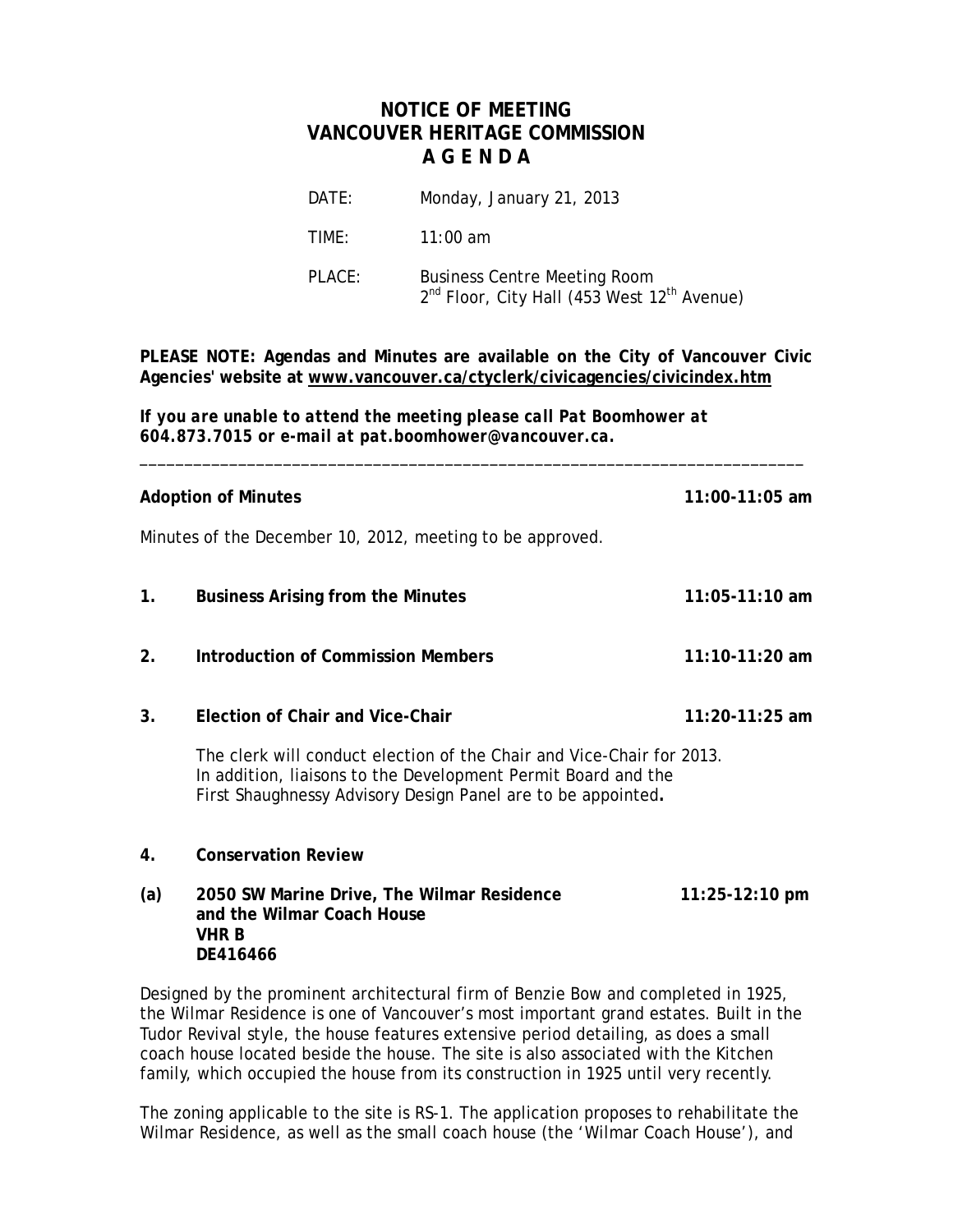to construct five Infill One-Family Dwellings on the north side of the site. The Wilmar Residence is proposed to be converted to two dwelling units. Both the main house and the coach house are retained in their current locations and the driveway configuration, along with the existing porte cochere, are to be retained. A bare land strata plan would ultimately be proposed for the site. The main zoning items are listed below:

| Zoning Summary (RS-1) |                            | Site Area: $7,875$ m <sup>2</sup> (84,739 sq. ft.) |                                     |
|-----------------------|----------------------------|----------------------------------------------------|-------------------------------------|
|                       | Existing                   | Permitted or Required*                             | Proposed                            |
| Overall density for   | 0.12 FSR                   | 0.70 FSR                                           | 0.34 FSR                            |
| the land              | 965 m2                     | 5,513 $m2$                                         | 2,651 m2                            |
|                       | $(10.383 \text{ sq. ft.})$ | $(59, 317$ sq. ft.)                                | (28, 528 sq. ft.)                   |
|                       | Including parking          | maximum for new                                    | Including all parking areas         |
|                       | areas and coach            | development                                        | and the coach house                 |
|                       | house                      |                                                    |                                     |
| Above grade floor     | $610 \text{ m}^2$          | $1,835 \; \text{m}^2$                              | 1,829 m <sup>2</sup>                |
| area                  | $(6, 560$ sq. ft.)         | $(19, 748$ sq. ft.)                                | $(19,679$ sq. ft.)                  |
|                       |                            | maximum                                            |                                     |
| Overall dwelling      | 1                          | Up to $6**$                                        | 8                                   |
| unit density          |                            | Non-strata                                         | Strata                              |
| Number of principal   | 1 (not including           | Up to $4***$                                       | $\overline{7}$ (including the coach |
| or infill buildings   | the coach house            |                                                    | house, which is to be               |
|                       | which is                   |                                                    | converted to contain a              |
|                       | currently an               |                                                    | dwelling unit)                      |
|                       | accessory                  |                                                    |                                     |
|                       | building)                  |                                                    |                                     |
| Off-street parking    | 5                          | 8 minimum                                          | 15                                  |
|                       |                            | (1 per dwelling unit)                              |                                     |

*\* Assumes the site is subdivided into two roughly equal sized properties and developed outright under the RS-1 zoning.*

*\*\* A One-Family Dwelling with Secondary Suite and a Caretaker dwelling unit on each new parcel created from a hypothetical subdivision of the site as noted above. Laneway Housing (LWH) is permitted in the RS-1 zoning, but the site would not meet the criteria for LWH and therefore this type of unit has not been included in this summary.*

*\*\*\* A single family house (principal building) and a Caretaker infill building on each parcel created under a hypothetical subdivision of the site as noted above.*

It is proposed that the coach house also be designated along with the house. This would require it to be added to the Register in order to allow for the approval of an associated designation by-law. It is not proposed to re-assess the site in terms of the current Register Evaluation criteria and therefore it is proposed that the Wilmar Coach House be added to the Register in the same category as the house ('B'). The application requires an HRA and Council Approval at a public hearing.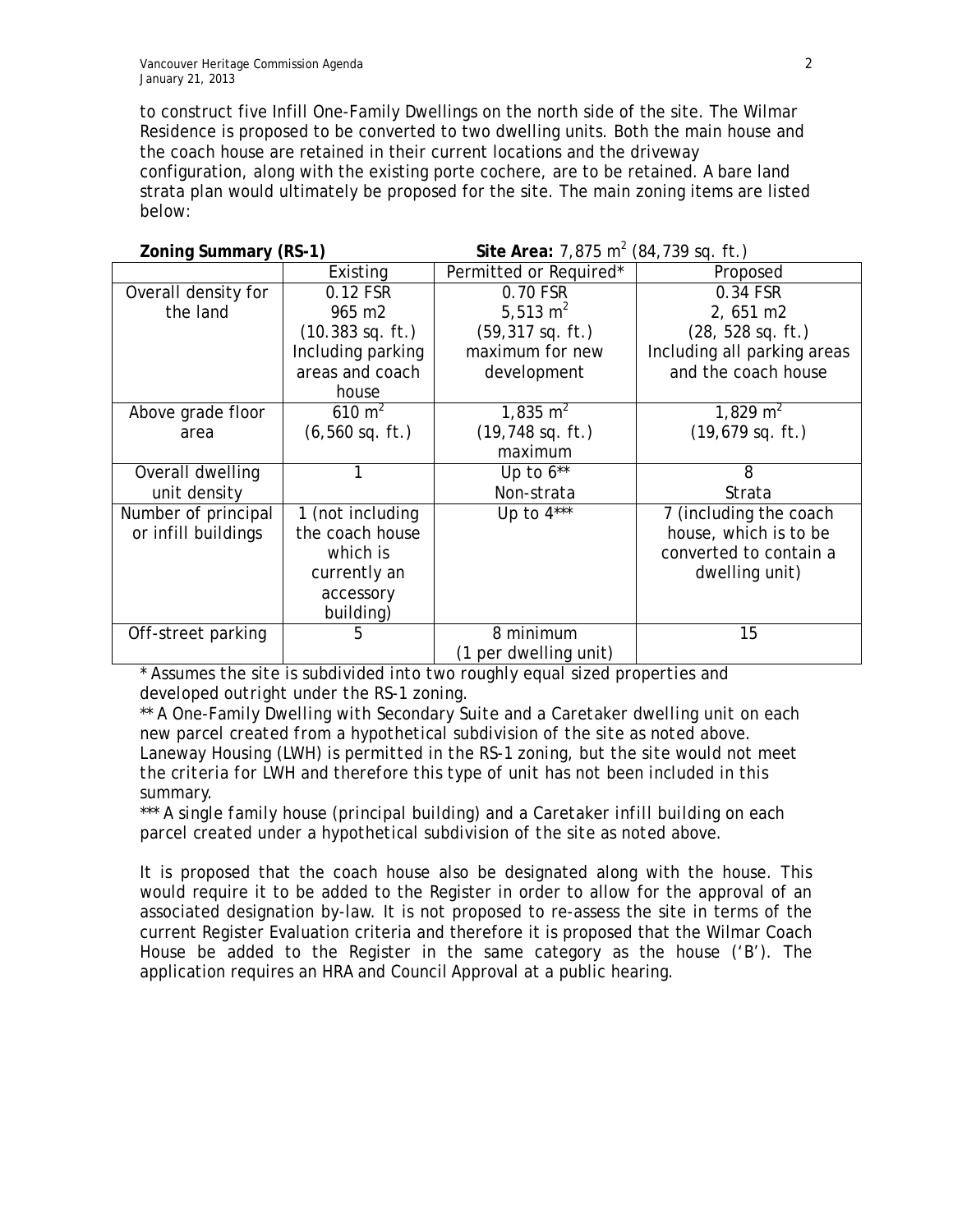## *4 (a) – continued*

Issues:

- (i) Statement of Significance and Conservation Plan;
- (ii) Overall proposal and compatibility of the new infill buildings; and
- (iii) Addition of the Wilmar Coach House to the Vancouver Heritage Register

| Applicant:   | James Evans, owner representative                                 |
|--------------|-------------------------------------------------------------------|
|              | R.J. McCulloch, Donald Luxton & Associates                        |
|              | Megan Faulkner, Donald Luxton & Associates                        |
| Attachments: | Statement of Significance, Conservation Plan, and drawing package |
| Staff:       | James Boldt, Heritage Planner                                     |

**(b) 8 West Pender - DE416362 12:10-1:00 pm VHR A, (M)**

The proposal was received to rehabilitate the façade of this Chinatown municipally designated heritage building listed under the category "A" in the Vancouver Heritage Register. The historic building, also known as the Sam Kee Building, was constructed in 1913. The Guinness Book of Records recognizes it as the "shallowest commercial building" in the world and it is associated with Chang Toy, the wealthy Chinatown merchant and his business, the Sam Key Company.

The developed conservation plan is a combination of preservation, restoration and rehabilitation. All three building facades will receive a thorough conservation treatment. There is a significant new addition proposed for the principal façade - the glass enclosure on the ground floor. The enclosure was designed to provide for internal connection between eastern and western portions of the building, since the layout of this extremely narrow building does not allow it. The intent was to rehabilitate the entrance while improving internal communication corridors, horizontally and vertically, in a least intrusive manner. The proposed conservation plan is generally consistent with the Standards and Guidelines for the Conservation of Historic Places in Canada and the Chinatown HA-1 Design Guidelines.

The applicant has applied through the Heritage Façade Rehabilitation Program requesting two façade grants of \$50,000 each. The project was presented to the Chinatown Historic Area Planning Committee on January 08, 2013 and was generally supported. The CHAPC expressed some concerns about the design development of the glass enclosure and requested further improvements. The application will be taken to City Council for approval of façade grants once the Development Permit is issuable and three quotes for the proposed heritage work received.

Issues:

(i) Design development of the glass enclosure

| Applicant:   | Soren Rasmussen Architects Inc.                           |
|--------------|-----------------------------------------------------------|
| Attachments: | Reduced drawings and conservation plan in electronic form |
| Staff:       | Zlatan Jankovic, Heritage Planner                         |
|              | Paul Cheng, Development Planner                           |